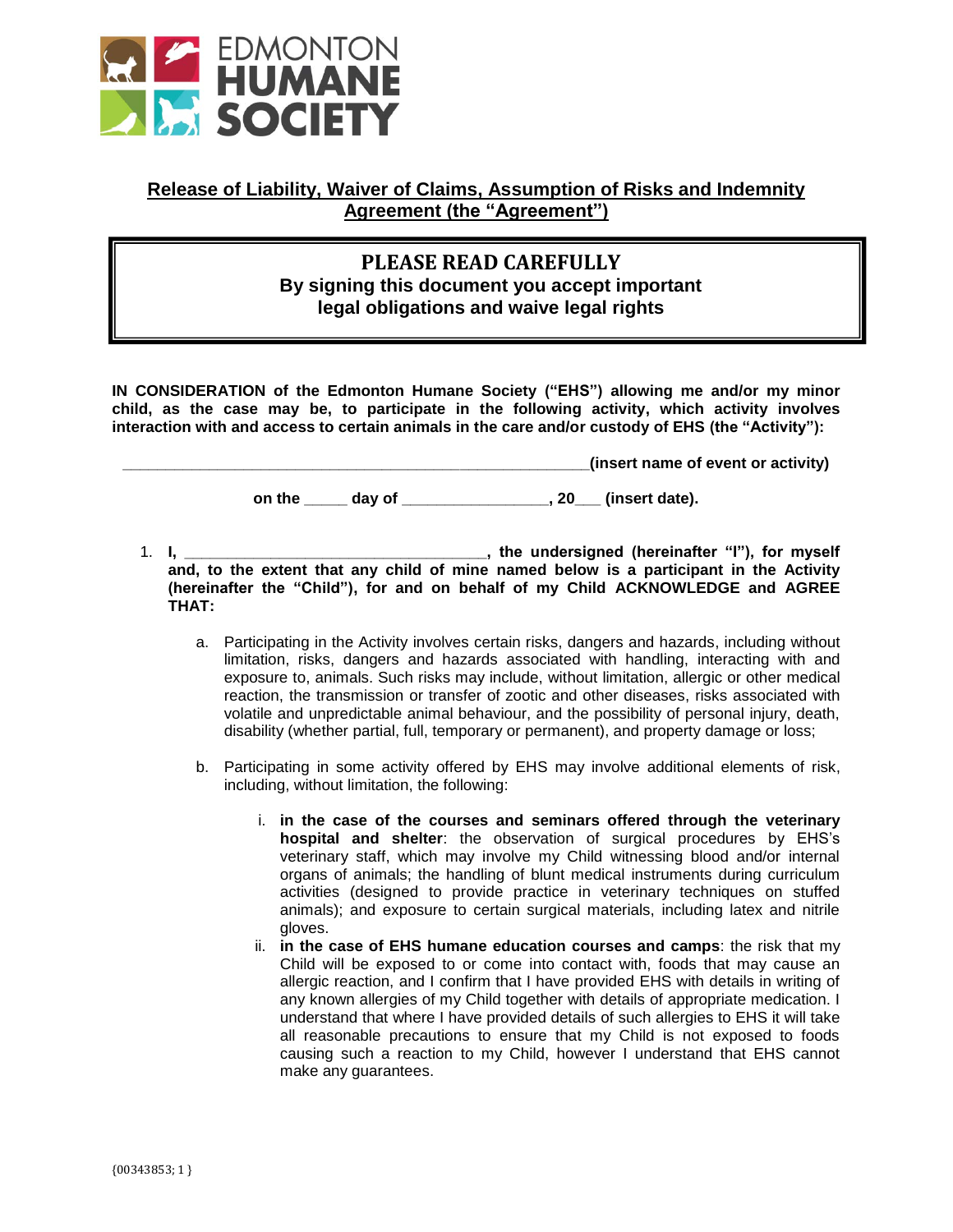

iii. **in the case of interaction, enrichment and exercise programs and activities**: participation in a program involving physical activity may not be suitable for all and which may be injurious to health.

I am aware of the risks inherent in undertaking such activities and, where appropriate, have made suitable inquiries with my or my Child's physician or health care professional prior to participating in the Activity and have satisfied myself that it is appropriate for me or my Child to participate in the Activity;

- c. I am aware that EHS recommends that I (and/or my Child, as the case may be) are up to date on all medical vaccinations prior to undertaking the Activity;
- d. I am aware that the animals that I and/or my Child may interact with or be exposed to in the course of the Activity may not be hypoallergenic and that EHS makes no guarantee or representation that exposure to such animals will not result in allergic or other reactions;
- e. I am aware that animals have different temperaments and may react in an unpredictable manner and that EHS and its staff and volunteers may not have complete control of an animal's reactions and shall have complete discretion in determining how to react to such behaviour.
- f. If I, or my Child, are pregnant or suffering from any medical or other condition or ailment, I have consulted or will consult with a physician prior to participating in the Activity;
- g. I am not aware of any reason why I and/or my Child should not participate in the Activity and to the extent that both myself and my Child are participating in the Activity (such as in the case of a 'Meet and Greet' with a prospective adoptive animal, I will ensure that I adequately supervise my Child's interaction with the animal);
- h. I will obey and comply with (and/or will ensure my Child obeys and complies with) all rules, policies and procedures of EHS and any directions given by EHS through its staff or volunteers in the course of the Activity;
- i. I will take all reasonable precautions to preserve my and/or my Child's health and safety in connection with the Activity;
- j. EHS, through its staff and volunteers, has the right to suspend or terminate my and/or my Child's participation in the Activity for any reason whatsoever, including on the basis that continued participation in the Activity by me and/or my Child would amount to a hazard to the safety and well-being of others, or of any animals.
- 2. **I VOLUNTARILY ACCEPT** and fully assume all risks, dangers and hazards of participating in the Activity, including without limitation, the animal and Activity specific risks, dangers and hazards outlined in Section 1 of this Agreement, and the possibility of personal injury, death, disability (whether partial, full, temporary or permanent), and property damage or loss resulting from my or my Child's participation in the Activity.
- 3. **I HEREBY RELEASE, INDEMNIFY AND HOLD HARMLESS** EHS, its trustees, directors, corporation members, staff, agents, volunteers members and representatives from:
	- a. any loss, personal injury, accident, misfortune or damage to me and/or my Child, or to my and/or my Child's property;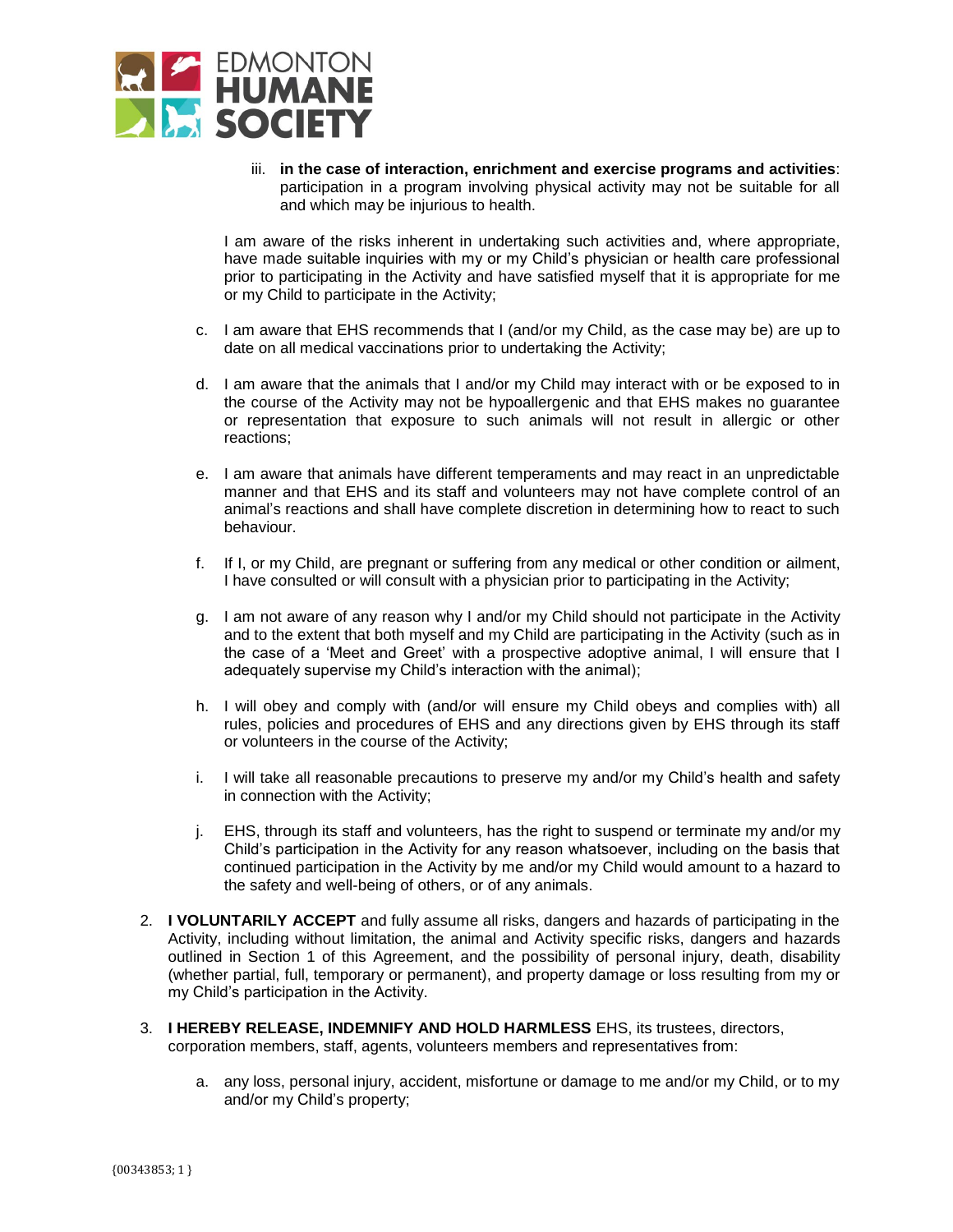

- b. any claims, demands, actions and costs for any loss, injury, damage or expense whatsoever that might arise out of my and/or my Child's participation in the Activity; and
- c. any and all liability for any damage to the personal property of, or personal injury to, any third party resulting from my and/or my Child's participation in the Activity.

## 4. **I ACKNOWLEDGE AND UNDERSTAND** that:

- a. this is a legal agreement that is binding upon myself and/or my Child, and our respective heirs, executors, administrators, successors and assigns;
- b. I understand that it is my clear and personal choice to allow my child to participant in the Activity as described above;
- c. I have read and understand the terms of this Agreement;
- d. By signing this Agreement voluntarily, I am agreeing to abide by its terms and I am waiving certain legal rights that I and/or my Child may have.

This Agreement was signed by the undersigned on the \_\_\_\_ day of \_\_\_\_\_\_\_\_\_\_\_\_, 20\_\_(insert date).

\_\_\_\_\_\_\_\_\_\_\_\_\_\_\_\_\_\_\_\_\_\_\_\_\_\_\_\_\_\_\_\_\_ \_\_\_\_\_\_\_\_\_\_\_\_\_\_\_\_\_\_\_\_\_\_\_\_\_\_\_\_\_\_\_\_\_\_\_\_

\_\_\_\_\_\_\_\_\_\_\_\_\_\_\_\_\_\_\_\_\_\_\_\_\_\_\_\_\_\_\_\_\_ \_\_\_\_\_\_\_\_\_\_\_\_\_\_\_\_\_\_\_\_\_\_\_\_\_\_\_\_\_\_\_\_\_\_\_\_ Signature of Adult Participant / Witness of Adult Participant

Parent or Guardian of Child Participant Parent or Guardian of Child Participant

Print Name **Print Name** (Witness)